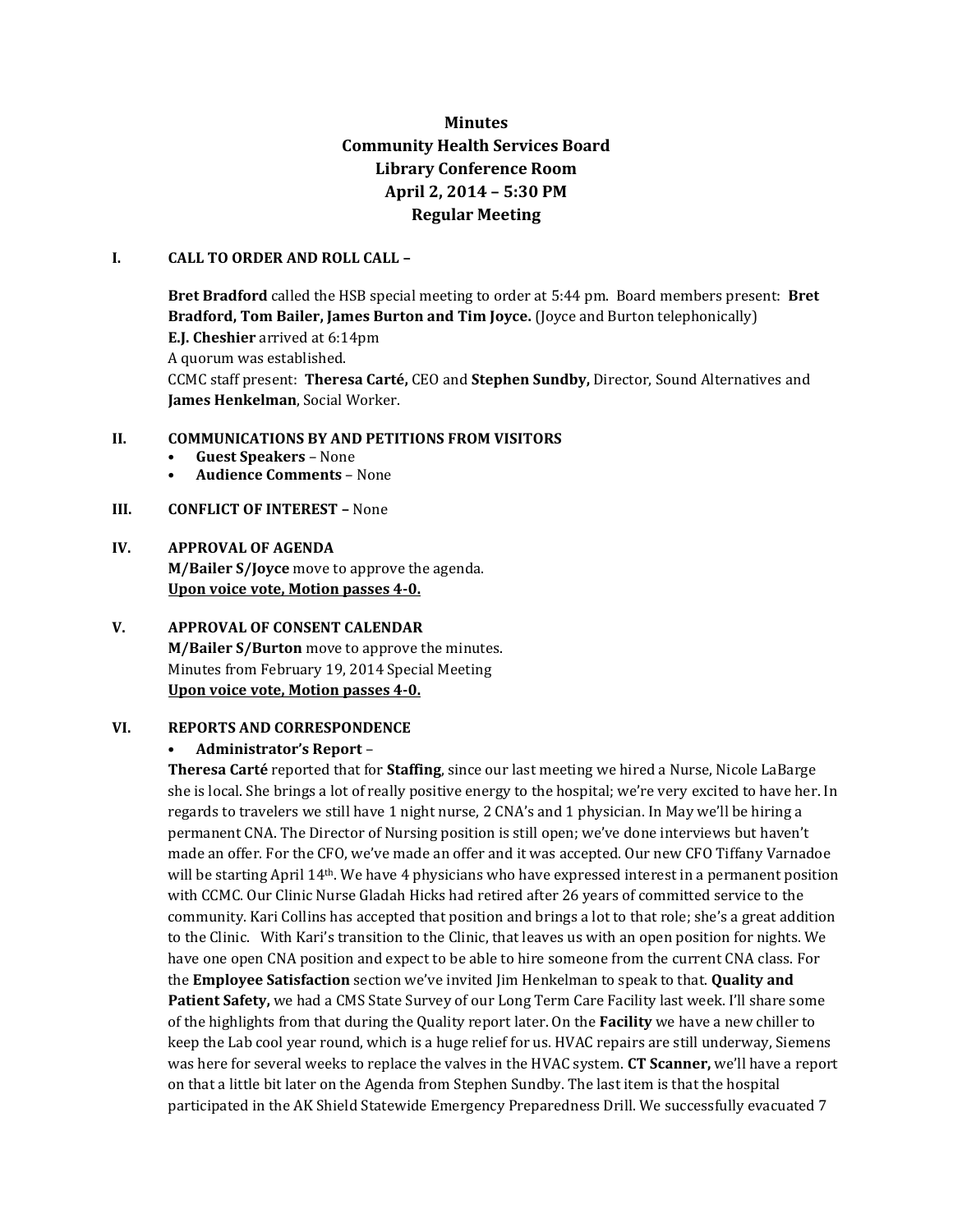'residents' to an alternate care site (Ilanka). We we're a little less successful at getting our supplies for the acute patients to the alternate care site at the Little Chapel. We will be updating our plans based on the drill.

## **President's Report** – None

**Finance Report** – None

### **VII. ACTION ITEMS**

**A.** Credentialing and Privileging of Dr. Alberta Laktonen.

**M/Joyce S/Bailer** "I move to grant the Credentialing and Privileging to Dr. Alberta Laktonen and Dr. Peter Mjos."

### **Upon voice vote, Motion passes 4-0.**

- **B.** Credentialing and Privileging of Dr. Peter Mjos. *See motion above*
- **C.** Election of Officers

**M/Joyce S/Bailer** "I would like to nominate Kristin Smith-Carpenter for Health Service Board President."

### **Upon voice vote, Motion passes 4-0.**

**D.** Resolution to update the CCMC check signers.

**M/Bailer S/Burton** "I move to approve a Resolution of the Cordova Community Health Services Board of the Cordova Community Medical Center designating the representatives authorized for signing checks, non-check payroll tax payment, and cash transfers for Cordova Community Medical Center."

# **Upon voice vote, Motion passes 4-0.**

# **VIII. DISCUSSION ITEMS**

**A.** Employee Satisfaction

Volunteer member of the Employee Satisfaction Team, **Jim Henkelman** ~ Theresa and the Executive Team wanted to form an Employee Satisfaction Work Group based on the results of the Employee Satisfaction Survey that we did last fall.

There were two issues that really stood out. First was Improving Communication, staff just felt like they didn't know what was going on. And the other area that came up really clearly was a sense of people not treating each other with respect. Through the meetings we came up with a list of things:

People wanted to know what the budget is; Theresa is working on the Budget sharing concept to the annual racetrack.

· Develop a way to hold managers accountable to the annual evaluation policy and procedures.

- · A monthly potluck for welcoming new employees and employee departures.
- A monthly newsletter highlighting "what's going on" in various departments around the hospital.
- A communications easel which could be moved around CCMC to inform staff of any news or  $\mathbf{r}$  . current events.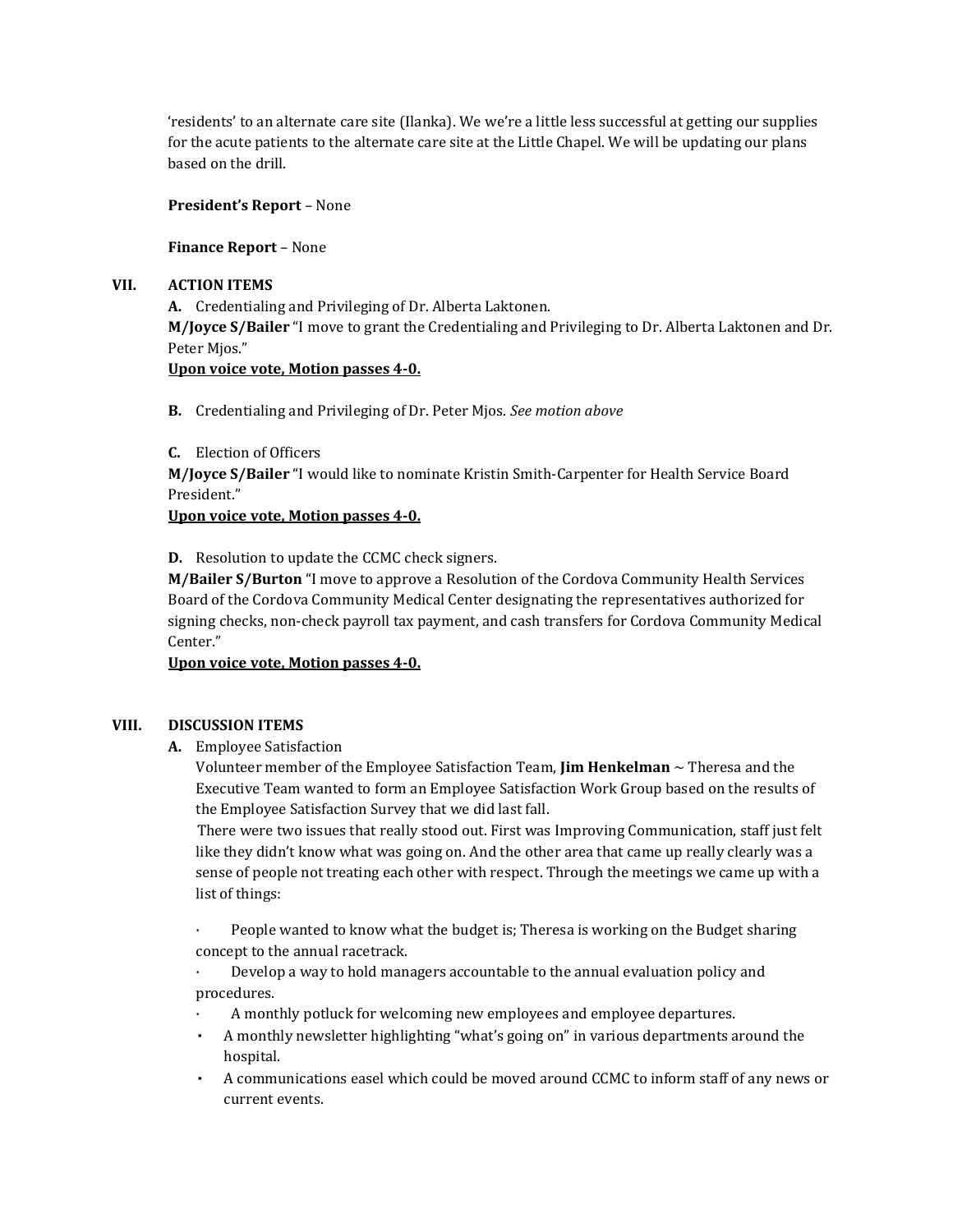- · A monthly "Northern Lights" award, where employees can nominate coworkers who they see exhibiting an admirable trait in the community or workplace.
- · An employee morale campaign, where each month we'll will focus on different topics, to encourage staff to exhibit traits that a good coworker should have.

The first monthly potluck was held for St. Patrick's Day, which many employees enjoyed. Also, the first CCMC Newsletter went out 2 weeks ago, which received so much positive feedback from the staff.

HSB asked that the newsletters be given to the members monthly as they come out.

#### **B.** Quality report

**Theresa Carté** reported that CCMC had their CMS Long Term Care Survey last week. This year we had 3 State Surveyors and 1 Federal Surveyor, they were here Monday through Thursday. They are required to give us a written report within 10 working days, and then once we receive theirs we have 10 calendar days to respond to it. It looks to be April  $21<sup>st</sup>$  will be the latest that ours will be due. We had one Immediate Jeopardy during the survey. An Immediate Jeopardy is an incident identified by a Surveyor as potentially putting the Health and Safety of a Resident at risk. We immediately put an action in place to correct for that. Here are the areas impacted: **Dietary**  $\sim$  the kitchen has several items needing correction.

**Facilities**  $\sim$  the floors need to be cleaned around the edges of two rooms. **Nursing**  $\sim$  these will be itemized in their report. **Administration** ~ leadership for Nursing and Quality. **Infection Control** and **Human Resources**.

### **C.** Ct Scanner update

**Stephen Sundby** reported that the Murdock Charitable Trust proposal has been submitted by Mari. What she found out is that it will be reviewed in August instead of May, so that moves out deadline just a little bit. She also submitted the Rasmuson, one problem that came up with Rasmuson is that we have to have 50% of the project funds accounted for before they'll review it. So if they don't review it in June it won't be until November. You know we're also going for a \$50,000 grant from the USDA, we're going to ask for a loan from the USDA for a little under \$112,000. If we get that and the \$50,000 that will meet the 50% that Rasmussen will go ahead and review our proposal in June. So the way it's looking is it will be August before we'll know on all of our funding for the CT Scanner. The second thing I wanted to report on is Sparks is going ahead with our final documents, I believe those will be due in April.

**D.** Sound Alternatives application to The Joint Commission

**Stephen Sundby** reminded members that under their grant that they get from Behavioral Health when they revised them in 2013 they are requiring us to get accreditation. The Joint Commission makes the most sense since we're already a part of the hospital. We've submitted our application to The Joint Commission and paid our \$1700 down payment. We're setting up a visit in August, which gives us a little more time. While they're here they may want to talk with a couple members of our governing board. **Theresa Carté** added that the hospital will not be Joint Commission Certified, just so that you as our governing board are aware in case they do interview you.

**E.** Financial Audit Review  $\sim$  None

#### **IX. AUDIENCE PARTICIPATION**